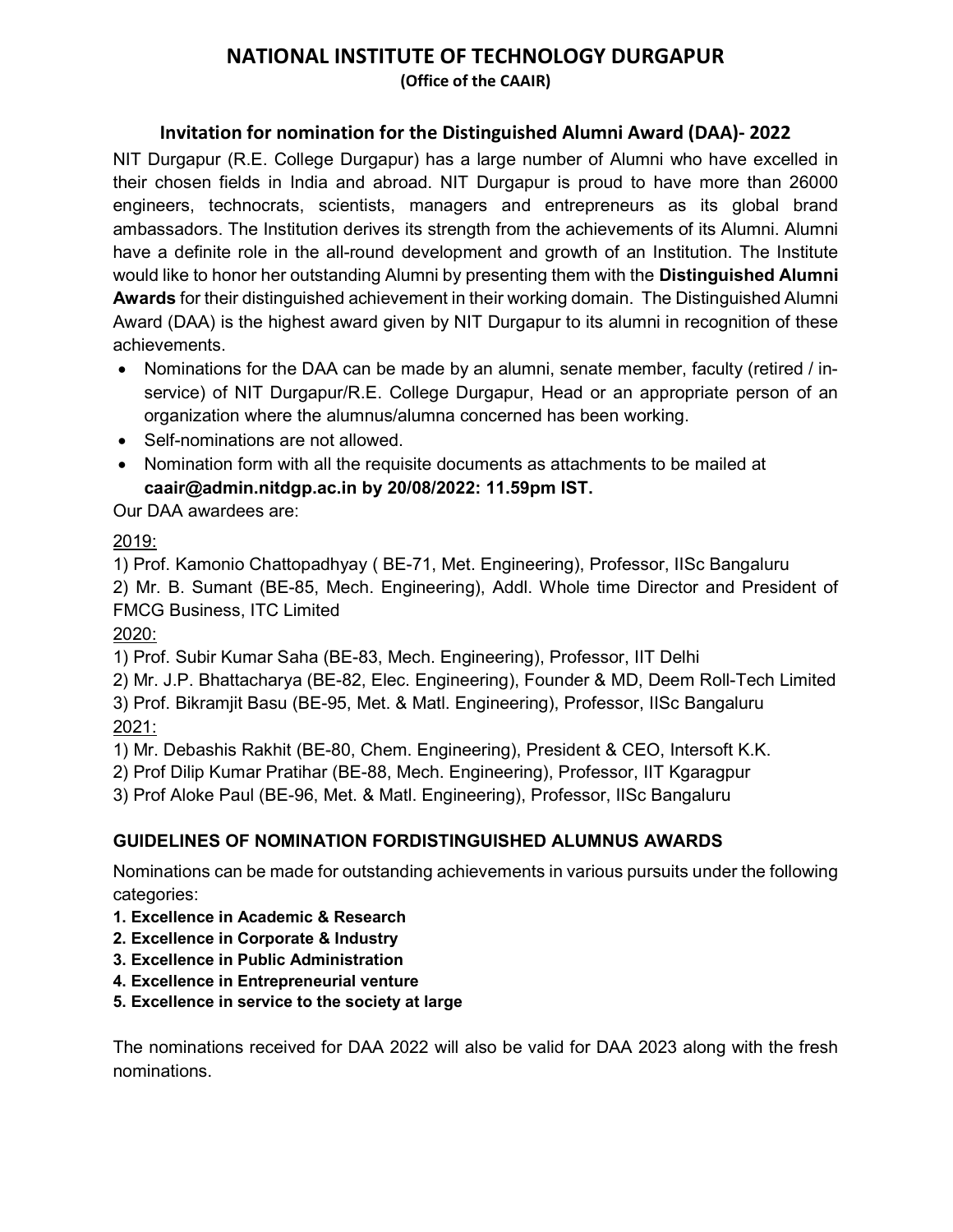### Eligibility for nomination:

Any person who has received any degree from the NIT Durgapur (Formerly R.E. College Durgapur) is eligible to be considered for DAA, except in the following case:

 An alumnus/alumna, who is an employee of NIT Durgapur or has served in the past as NITD employee, shall not be eligible for the award during his/her service period except when he/she has accomplished with truly outstanding of highest order recognised widely.

Alumni who have been awarded Honorary Degree and/ or Life Fellow Award of the Institute will also be considered as Distinguished Alumni Awardees of the Institute.

## Process of Selection:

Nominations shall be shortlisted by a Screening Committee to be constituted with the approval of the Director. Shortlisted nominations shall be peer reviewed. The Screening Committee will make a panel of such reviewers for the purpose. A review committee constituting persons of eminence shall evaluate the nominations.

Based on the recommendations of the peer reviewers, the Screening Committee will make a panel for consideration to the Standing Committee. The Standing Committee will normally comprise the Director, NIT Durgapur as the Chairman, Chairman (CAAIR) as Convenor, Dean (FW) and 2 (two) Senior faculties as members. Following the guidelines of selection and considering all eligible nominations and the recommendations of the peer reviewers as well as recommendation of the Screening Committee the standing committee will make final recommendations to the Senate and the Board of Governors for approval.

#### Criteria:

An individual, to be nominated for this Distinguished Alumni Award, should have made a significant professional contribution which is recognised widely. The following, among possible other criteria, shall be considered while assessing the nominations:

- Positions held
- Contributions to his/her profession
- Awards and Honours Received
- Other contributions

## STEPS TO FOLLOW FOR THE NOMINATION PROCESS:

- Step 1: An alumni can be nominated for more than one category. Each additional selection requires an additional nomination form.
- Step 2: Fill the details for the Nominator.
- Step 3: Fill the details of the Nominee.
- Step 4: Submit the form with documents by the due date.

The Nomination form is attached herewith. The .doc/.docx copy of the nomination form is available in alumnitdgp.in (click DAA2022).

Chairman, CAAIR DATE: 08/06/2022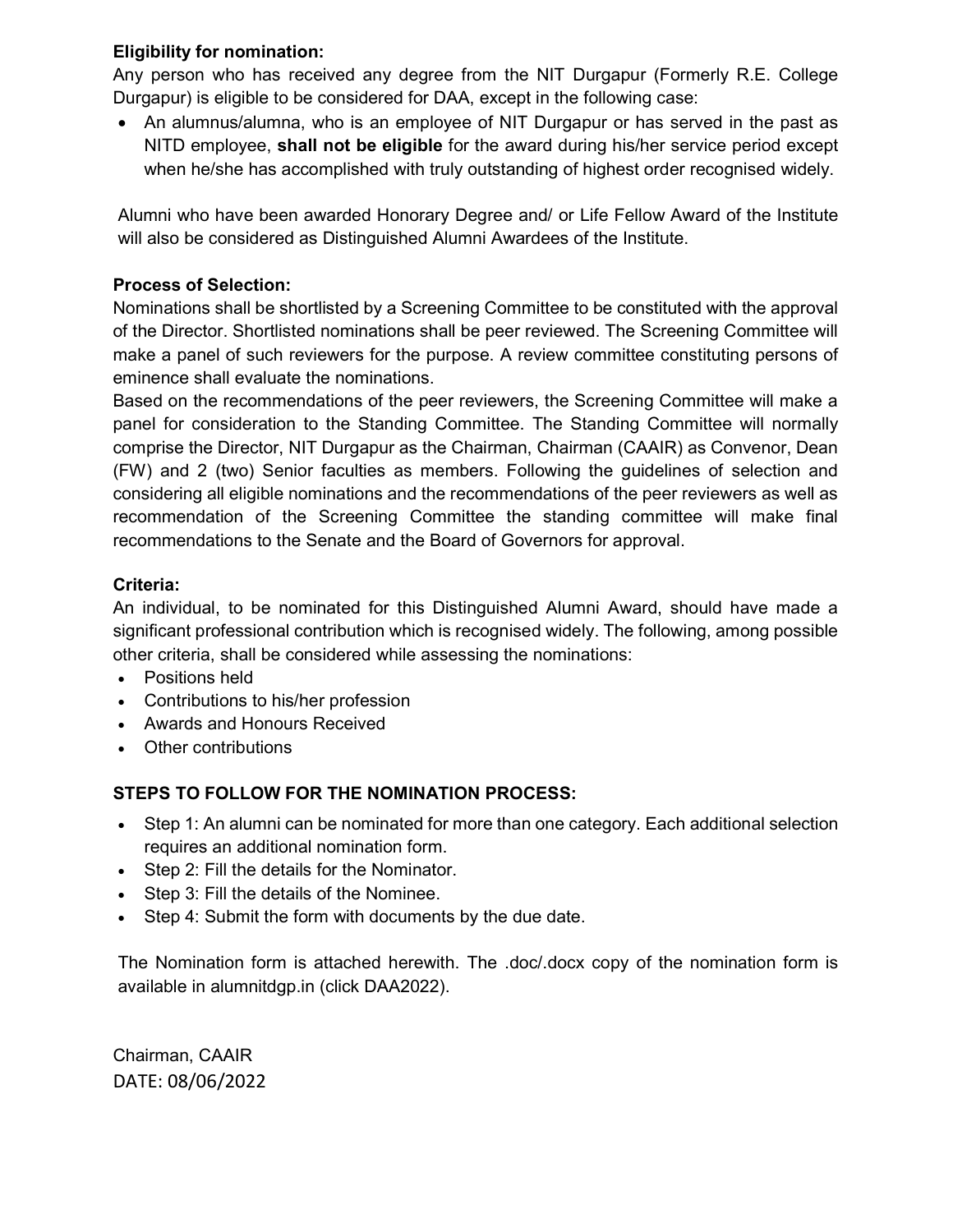# NATIONAL INSTITUTE OF TECHNOLOGY DURGAPUR Distinguished Alumni Award 2022

# NOMINATION FORM

#### I. About the Nominator/Proposer

1. Name of Nominator: \_\_\_\_\_\_\_\_\_\_\_\_\_\_\_\_\_\_\_\_\_\_\_\_\_\_\_\_\_\_\_\_\_\_\_\_\_\_\_\_\_\_\_\_\_\_\_

2. Current Affiliation & Designation: **Example 2.** Current Affiliation & Designation:

3. Address: \_\_\_\_\_\_\_\_\_\_\_\_\_\_\_\_\_\_\_\_\_\_\_\_\_\_\_\_\_\_\_\_\_\_\_\_\_\_\_\_\_\_\_\_\_\_\_\_\_\_\_\_\_\_\_\_

4. Email: \_\_\_\_\_\_\_\_\_\_\_\_\_\_\_\_\_\_\_\_\_\_\_\_\_\_\_\_\_\_\_\_\_\_\_\_\_\_\_\_\_\_\_\_\_\_\_\_\_\_\_\_\_\_\_\_\_\_

5. Mobile: \_\_\_\_\_\_\_\_\_\_\_\_\_\_\_\_\_\_\_\_\_\_\_\_\_\_\_\_\_\_\_\_\_\_\_\_\_\_\_\_

6. Identity proof (copy to be attached): Alumni/ Faculty/ Senate Member/ Others.

#### Category of Nominations (tick one):

- o Excellence in Academic & Research
- o Excellence in Corporate & Industry
- o Excellence in Public Administration
- o Excellence in Entrepreneurial venture
- o Excellence in service to the society at large

#### II. About the Nominee

1. Name of Nominee:  $\blacksquare$ 

- 2. Father's Name: \_\_\_\_\_\_\_\_\_\_\_\_\_\_\_\_\_\_\_\_\_\_\_\_\_\_\_\_\_\_\_\_\_\_\_\_\_\_\_\_\_\_\_\_\_\_\_\_\_\_\_\_\_\_\_\_\_\_\_\_\_\_\_\_
- 3. Degree obtained from this Institute: B.E/ B.Tech/ M.Tech/ PhD/ MBA/ MCA/ MSW/ MSc.
- 4. Branch/Specialization (Any document issued by RECD/NITD is desirable):
- 5. Year of passing: \_\_\_\_\_\_\_\_\_\_\_\_\_\_\_\_\_\_\_\_\_\_\_\_\_\_\_\_\_\_\_\_\_\_\_\_\_\_
- 6. Other qualification details: **We are all the contract of the contract of the contract of the contract of the contract of the contract of the contract of the contract of the contract of the contract of the contract of th**
- 7. Present Position & Organization: **We are all that the example of the example of the example of the example of the example of the example of the example of the example of the example of the example of the example of the**
- 8. Past Position & Organization (s), if any: \_\_\_\_\_\_\_\_\_\_\_\_\_\_\_\_\_\_\_\_\_\_\_\_\_\_\_\_\_\_\_\_\_\_\_\_\_\_\_\_\_\_\_\_\_\_
- 9. Address for communication:  $\overline{\phantom{a}}$
- 10. Email: **with a set of the set of the set of the set of the set of the set of the set of the set of the set of the set of the set of the set of the set of the set of the set of the set of the set of the set of the set o**
- 11. Mobile: \_\_\_\_\_\_\_\_\_\_\_\_\_\_\_\_\_\_\_\_\_\_\_\_\_\_\_\_\_\_\_\_\_\_\_\_\_\_\_\_\_\_\_\_\_\_\_\_\_\_\_\_\_